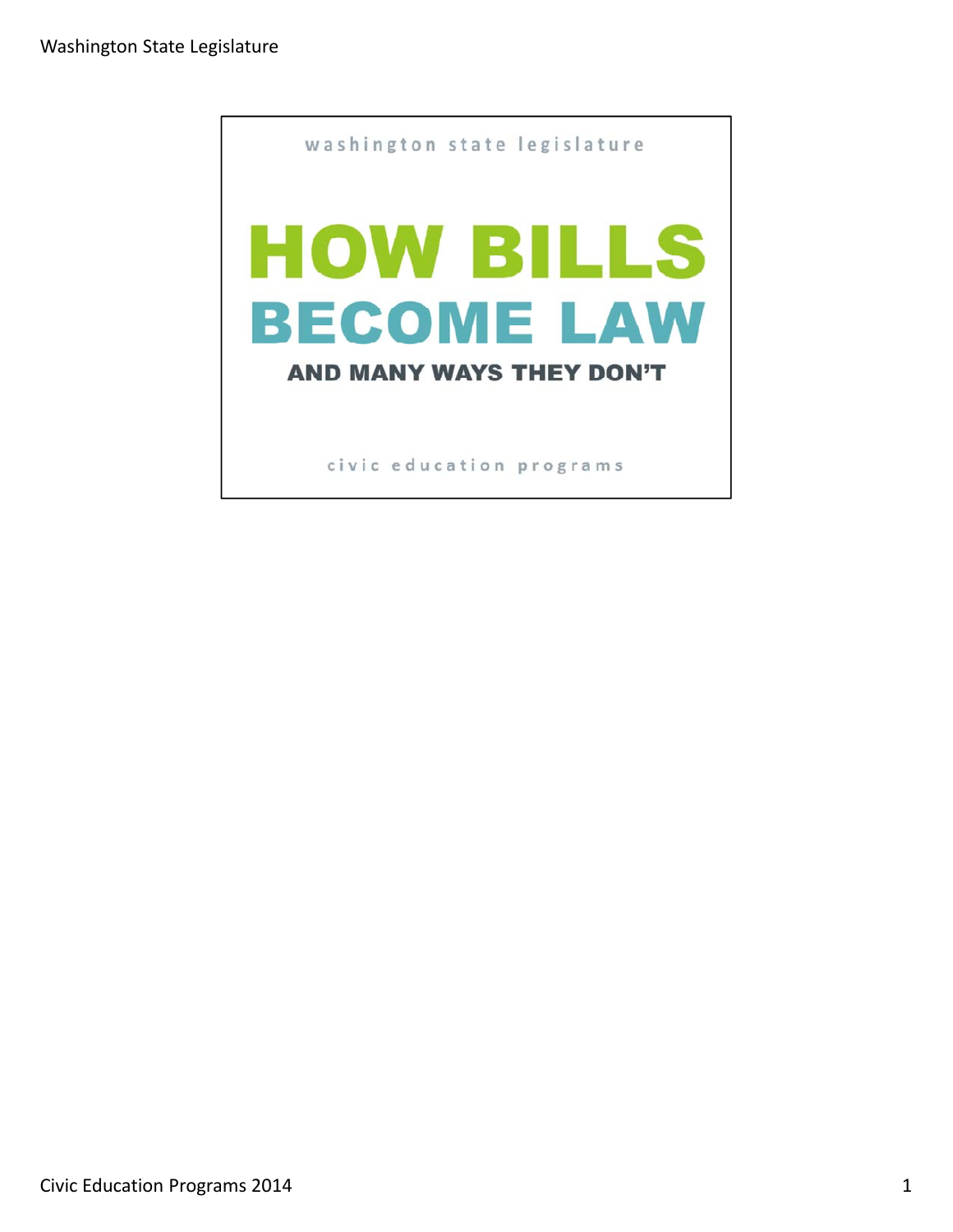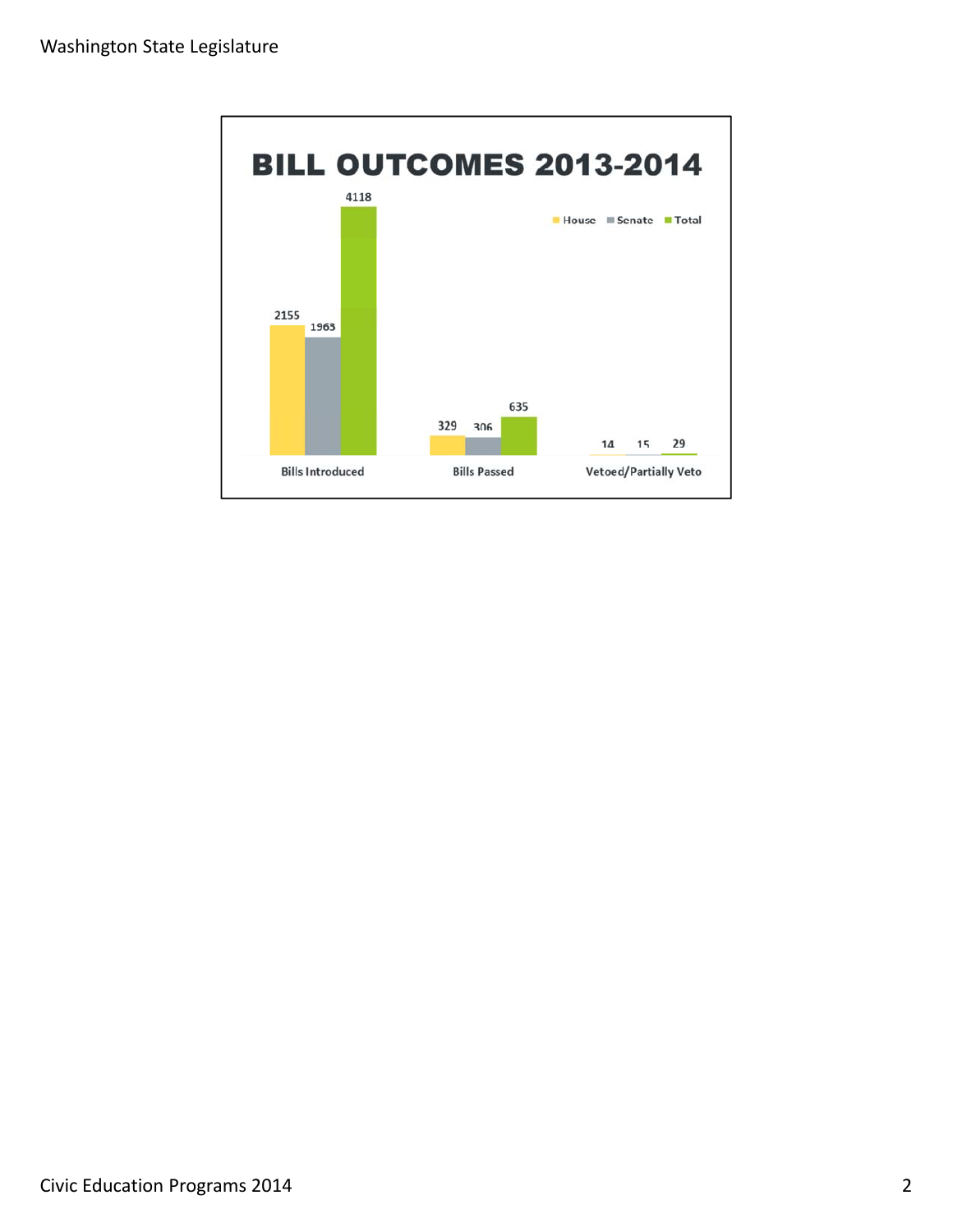

- Conclusion: the system is designed to make it fairly difficult to pass new laws.
	- Founders were suspicious of governments that could impose laws too easily
- There are ways for bills to "die" at almost every step of the process.
	- This means they don't advance to the next step towards becoming a law.
	- But there are many ways that they may be brought back.
	- Sometimes it takes years for an idea to make it all the way through the process but the same bill can be introduced in later sessions to try again.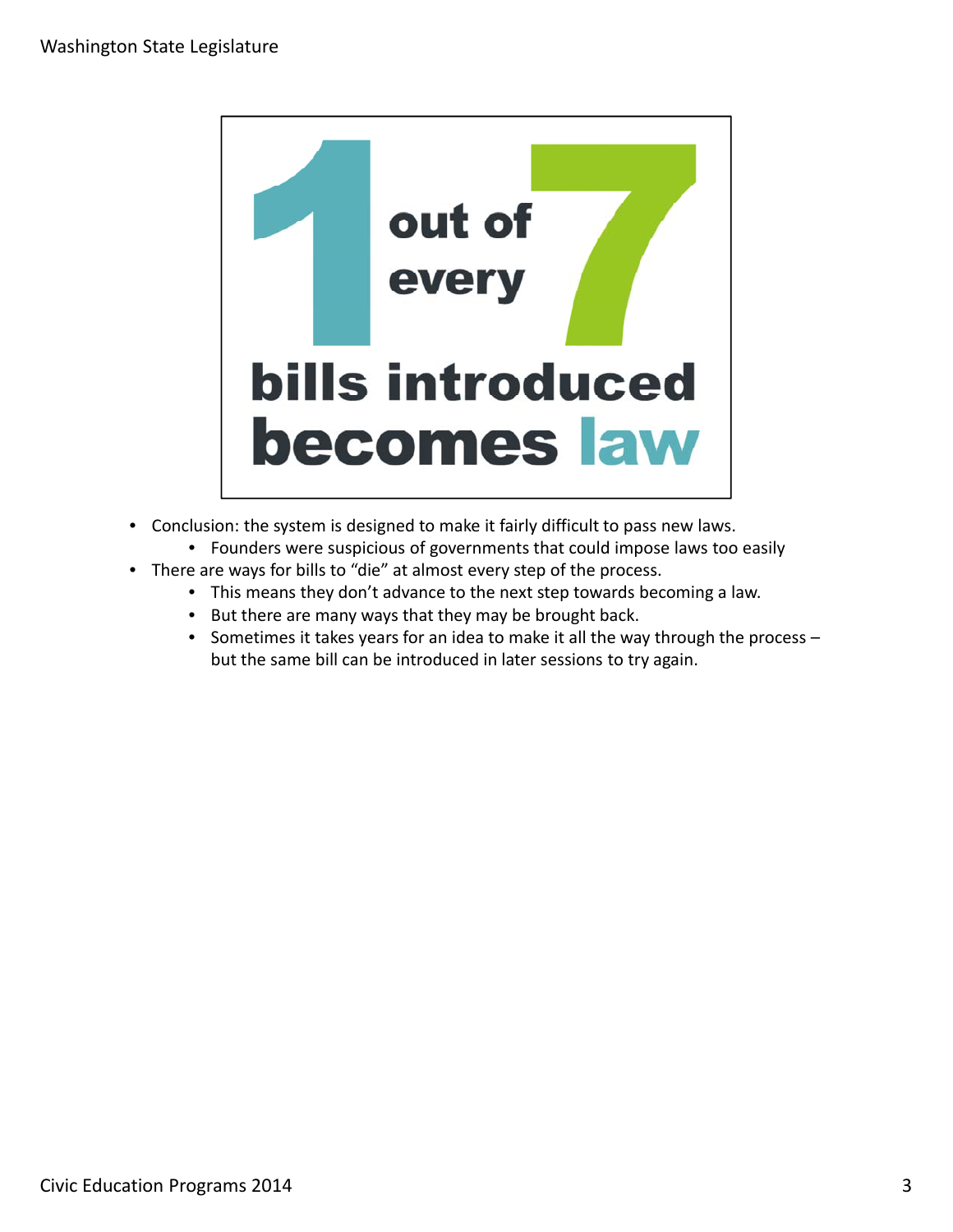

This is an outline of the process: there are many twists, turns, and exceptions that take place in real life. That's democracy!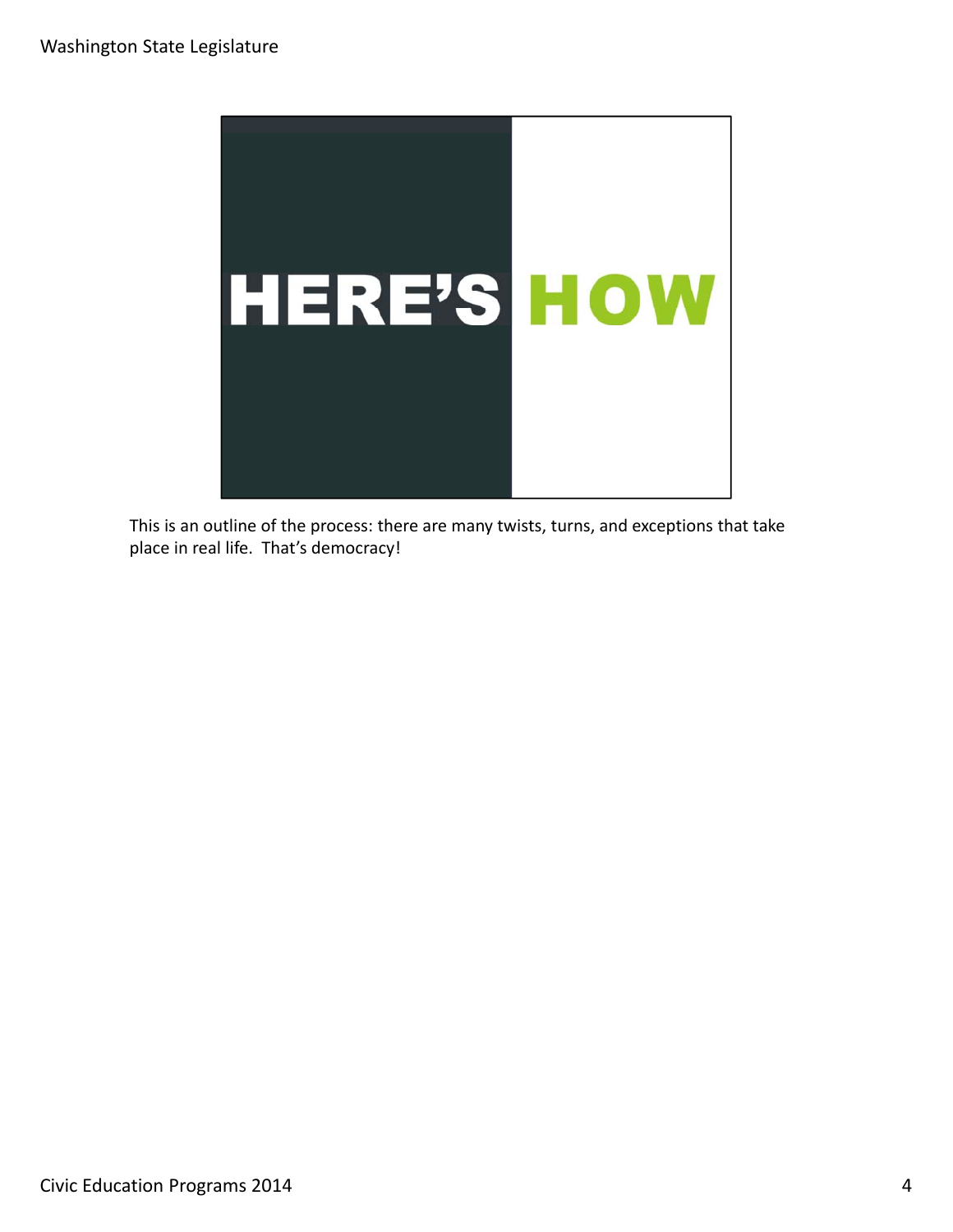

## **Step 1: The bill is drafted.**

## **How it works:**

- Stakeholders (public, agency, Governor, legislators) identify a problem they want solved through legislation.
- A legislator agrees to be the prime sponsor.
- Legislative staff work with the stakeholders to draft the bill.
- The Code Reviser's Office puts the bill into final legal language.
- The prime sponsor asks other legislators in their chamber to sign on as co-sponsors using a blue (House) or pink (Senate) sheet.
- The bill with the signature sheet is dropped in the Hopper at the Code Reviser's Office, where it's given a number (1000‐3999 for House, 5000‐7999 for Senate).

## **Key Players:**

- 1. Stakeholders (affected individuals, state agencies, the Governor, businesses, interest groups, tribes, federal government, local government, unions, etc.)
- 2. Legislative staff (Senate Committee Services or House Office of Program Research, party caucus staff, and others, who work with legislators and agencies to research and draft bills addressing problems)
- 3. Code Reviser's Office (puts the bill into technical legislative language and assigns an number)
- 4. Prime sponsor (the legislator who first signs on to the bill)
- 5. Co-sponsors (other legislators who sign on to the bill; indicates they support it)

# **Ways to "die":**

Until it's "dropped in the Hopper" at the Code Reviser's Office, the proposal is not yet a bill and can be halted for further revision.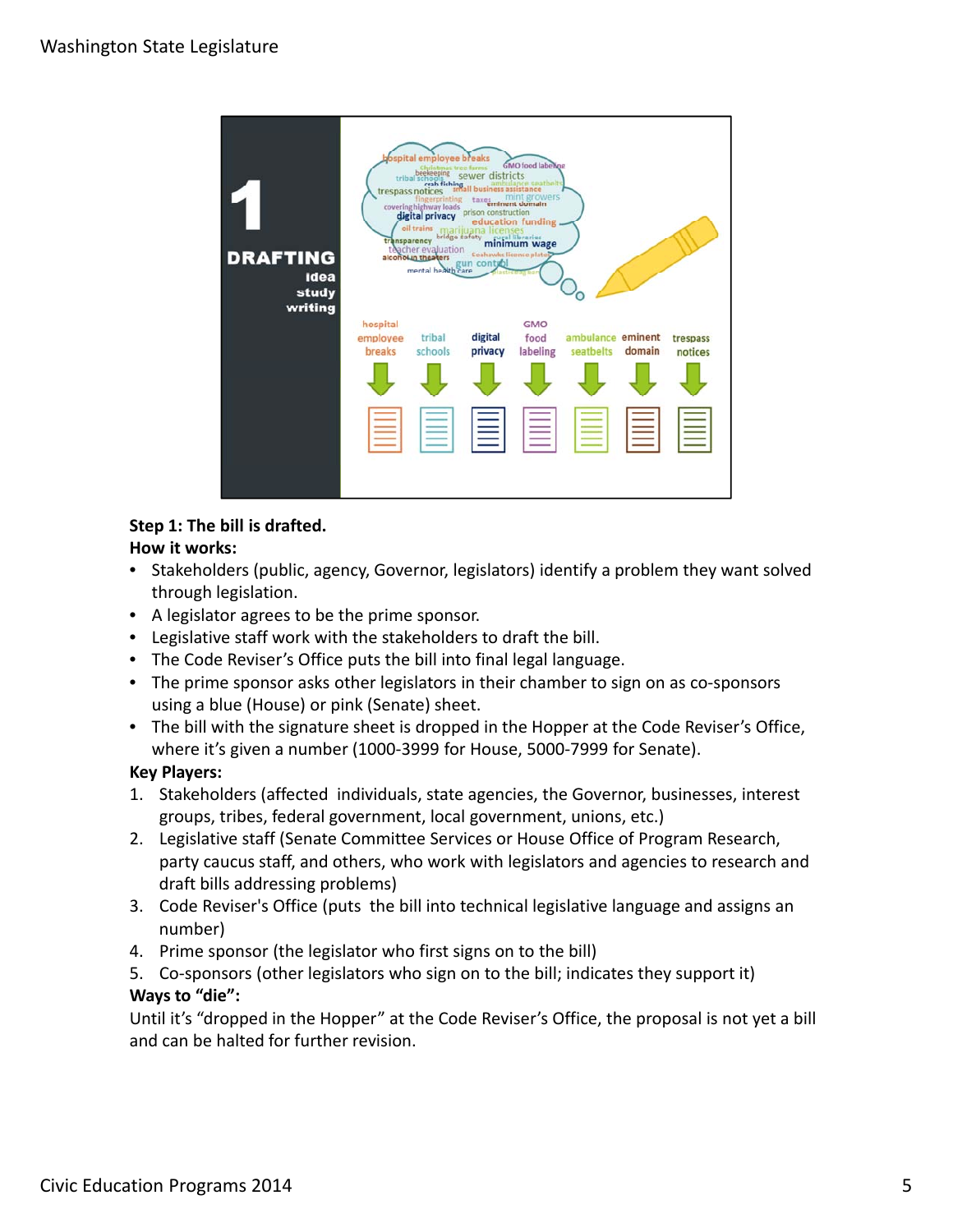

Draft bills, which are often confidential, are passed around by their prime sponsors, who ask other legislators to become co-sponsors by signing the cover sheet (pink in the Senate, blue in the House). Once co-sponsors have signed, the draft and its cover sheet are dropped in the "Hopper," a wooden box in the Code Reviser's Office. The Code Reviser's Office assigns the bill its number, and it is now officially a bill. Once it has "dropped," the bill can only be changed through official amendment later in the process.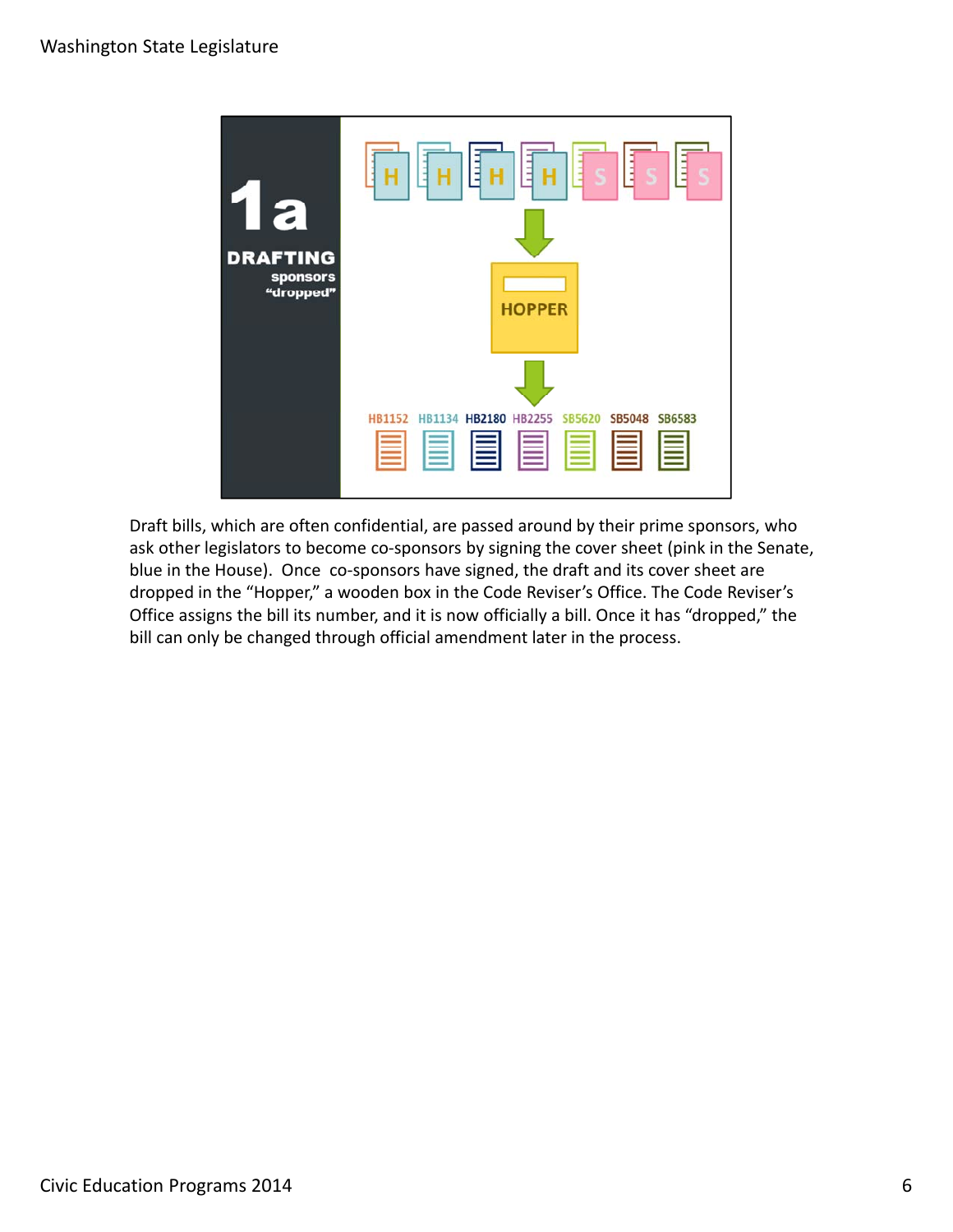

#### **Step 2: Introduced in the Senate or House – First Reading. How it works:**

- Once the bill is assigned a number, it is "read" on the floor of whichever chamber the prime sponsor belongs to.
- The "reading" doesn't actually mean the whole bill is read aloud usually just the first and last line.
- The bill is referred to a committee based on its subject matter (committee referrals are decided by the House Majority Leader or Senate Floor Leader).

## **Key Players:**

- 1. Leadership (elected by each party in each chamber; the majority leadership has the most control)
	- House: Speaker of the House (Majority); Minority Leader
	- Senate: Majority Leader; opposite party Leader

# **Can it be amended?** No.

**Ways to "die":** None this time!

# *Why is it called "First Reading?"*

*According to Washington's legislative procedure, all passed bills must be read three times in both the House and the Senate. Since that would take a long time, these "readings" are usually abbreviated and pro forma.*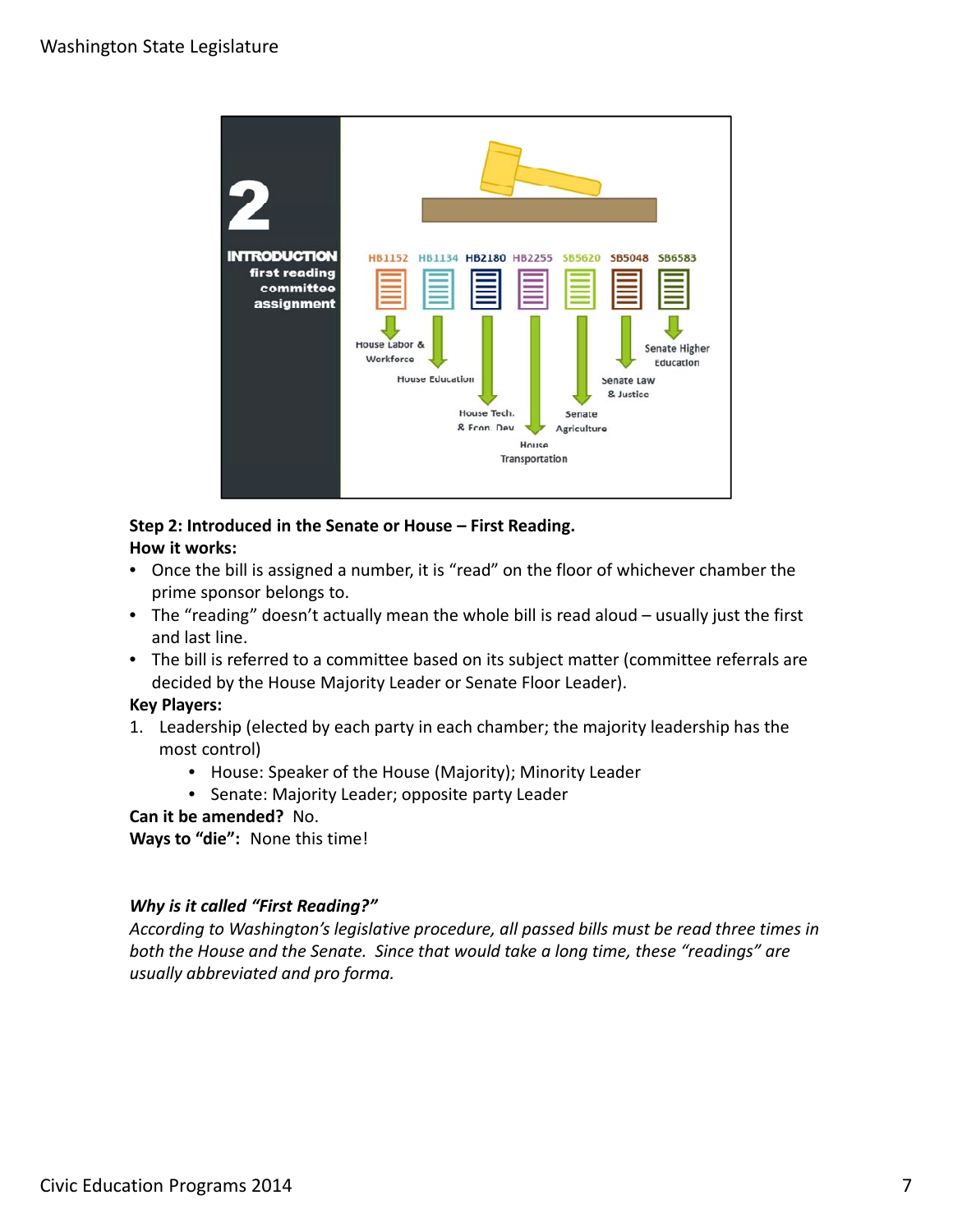

## **Step 3: Committee. How it works:**

- Committee staff (nonpartisan legislative staff) research the bill and prepare a bill report, in addition to working with the Committee chair to prepare the agenda for hearings.
- The Committee chair, in consultation with the Vice Chair and sometimes the Ranking Member, decides whether to give the bill a public hearing. Leadership can also influence what bills get heard. A public hearing is REQUIRED for the bill to advance.
- At the hearing, the prime sponsor, stakeholders, and members of the public can testify about their opinions on the bill. Anybody can sign up to testify.
- After the hearing, the Committee Chair decides whether to move the bill into Executive session.
	- In executive session, the bill can be amended (committee members put forward amendments, and the committee votes on them)
	- Once amendments have been voted on, the committee votes on the entire bill, as amended.
	- NOTE: Amendments are changes to the language of the bill itself (not like the Bill of Rights, an enumerated list at the end)
- If it's passed out of committee, the bill can be referred to another committee for a second hearing or referred to the rules committee.

# **Key Players:**

- 1. Committee chair (determines whether to hear and take executive action on the bill)
- 2. Committee members (ask questions during hearing, propose amendments, vote)
- 3. Public, stakeholders, lobbyists (testify in the public hearing) **Can it be amended?** Yes.

# **Ways to "die":**

- Chair decides not to give it a hearing
- Chair decides not to bring it to executive session
- Fails to win a majority vote of committee members in executive session (can happen as a result of amendments)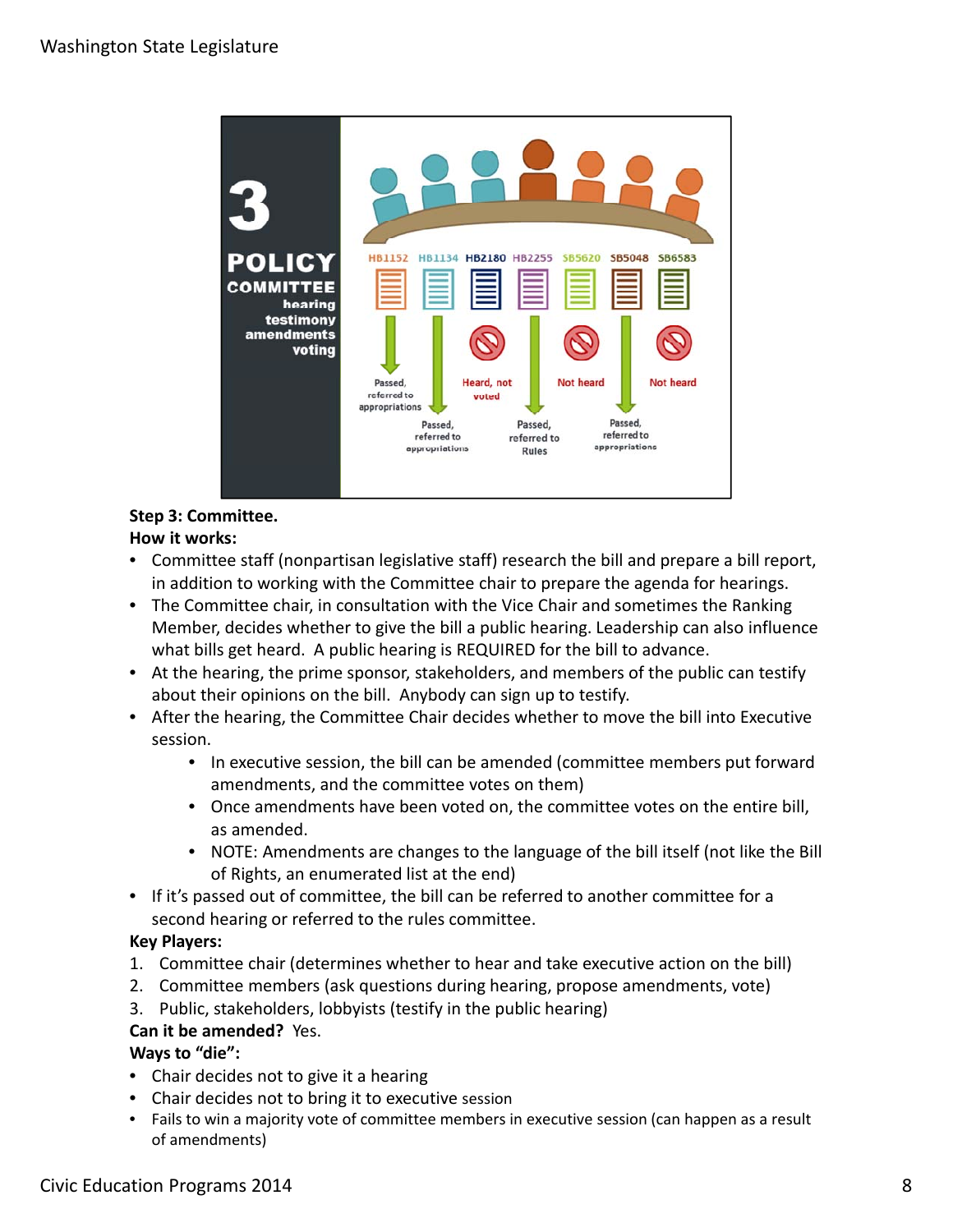

## **Fiscal Committee.**

- Any bill that would have a fiscal impact on either state or local government (requires new spending, changes how money is spent, changes the tax code) must have a hearing by a fiscal committee.
- Some bills (like the budget) are referred to fiscal committee first, while others have a hearing in a policy committee and then are referred to a fiscal committee.
- The committee process works exactly the same, and the bill can die in any of the same ways.
- Fiscal committees include:
	- Senate: Ways and Means, Transportation
	- House: Ways and Means, Appropriations (with subcommittees), Capital Budget, Finance, Transportation

## **Committee facts:**

- Committees are set by the House and Senate leadership (the majority party) at the beginning of each session, so they change from time to time. Committee chairs and committee members are assigned by leadership as well.
- Most legislators sit on 2-4 committees.

## *Why have committees?*

*So many bills get introduced that no legislator could thoroughly study them all. Committees allow legislators to focus on a particular issue area in depth, and determine which bills should advance in that area. Committees are the main way of eliminating bills from the process: most bills that die, die in committee.*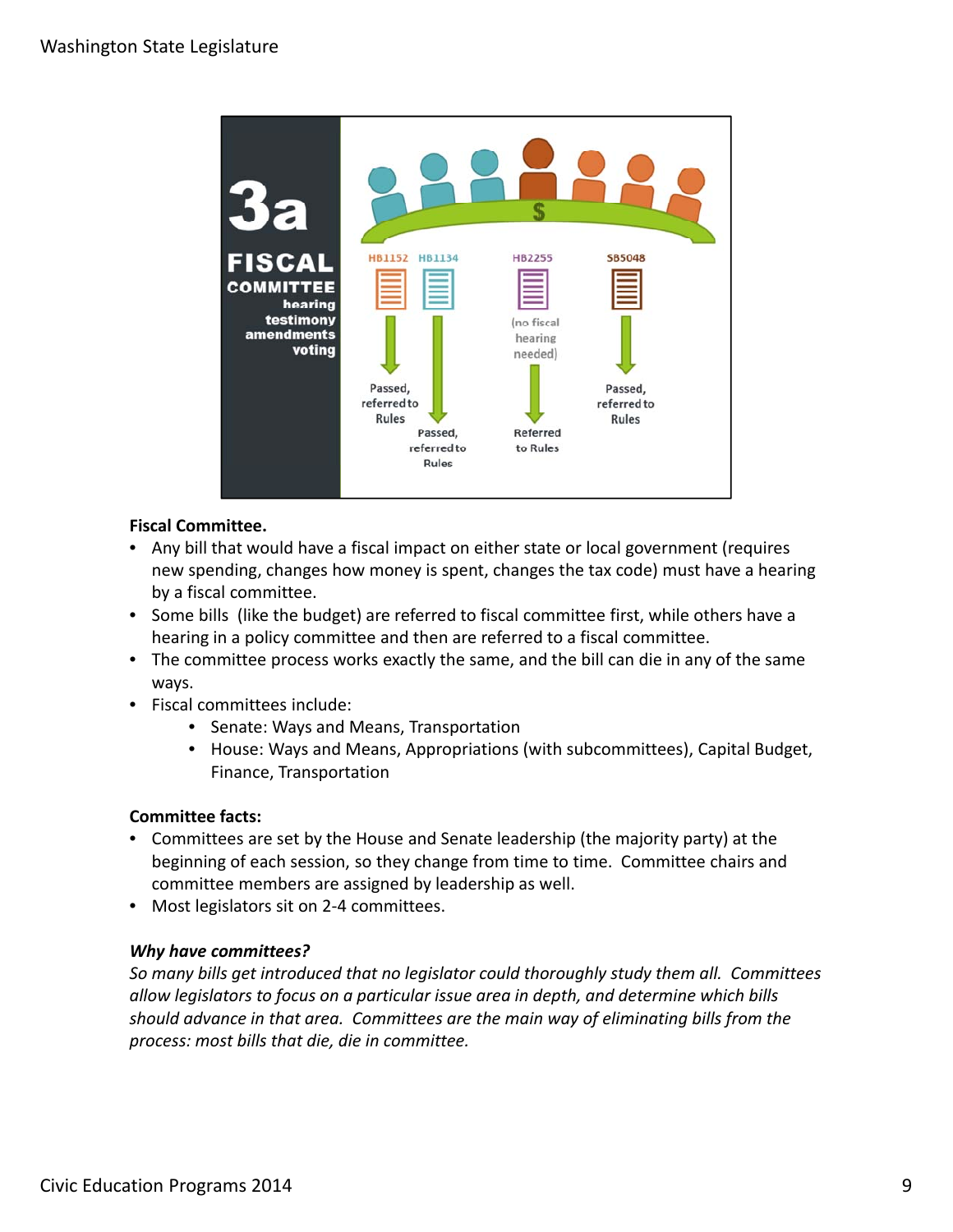

#### **Step 4: Rules Committee. How it works:**

- Rules is the powerful "gatekeeper" committee that controls which bills that pass committee will advance to be considered by the entire House or Senate.
- The process looks confusing because there are many ways to get through this step.
- The Rules Committee determines which bills will be put on a "floor calendar" for consideration by the body.
	- Noncontroversial bills can go to the Suspension Calendar in the House or the Consent Calendar in the Senate (normal floor rules suspended, no debate)
	- Regular Floor Calendar is for bills that will require some debate
- Bills that have been passed out of policy committees are put on the "Rules Review" sheet in the House or the "White Sheet" in the Senate. They can stay here for a long time, get sent back here, etc. – it's a holding space.
- Each time Rules meets, each committee member can "pull" a certain number of bills from the Review/White Sheet to the Rules Consideration/Green Sheet, and from the Consideration/Green Sheet to the Floor Calendar.
- Once a bill is on the Floor Calendar, it can be brought up for debate, amendment, and voting by the entire body – but this doesn't guarantee that it will.

# **Key Players:**

- 1. Speaker of the House/Lieutenant Governor (presides)
- 2. Rules committee members (select bills to pull, vote on pulls in Senate)

# **Can it be amended?** No.

## **Ways to "die":**

- Doesn't get pulled to the Consideration list/Green Sheet
- Doesn't get pulled to the Floor Calendar (although leadership can sometimes bypass Rules to put a bill on the Floor Calendar)
- X-filed (Senate) Rules committee agrees it will not be sent to the floor (can come back from the X‐files, though)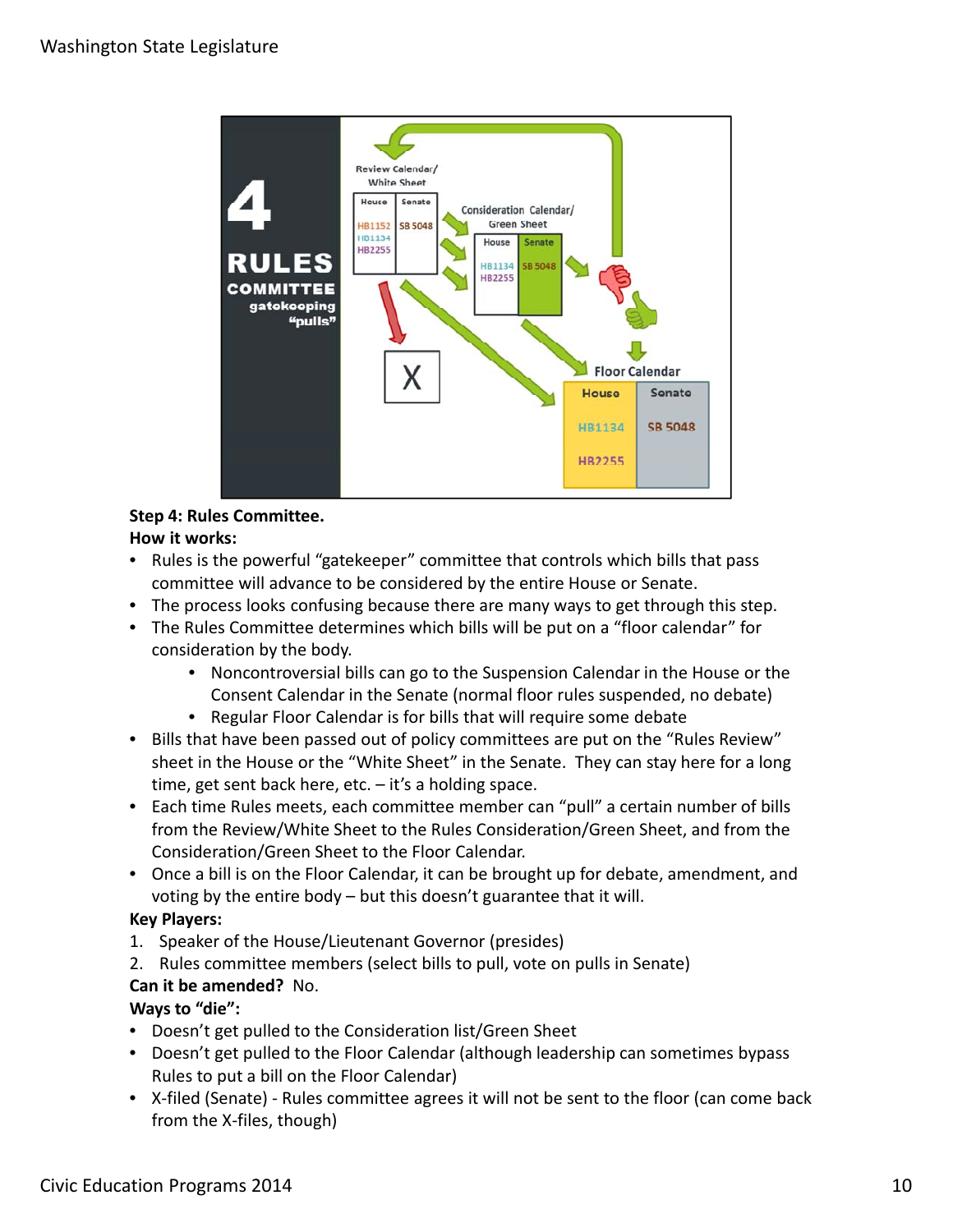

# **Step 5: Floor Action – Second and Third Reading and Final Passage How it works:**

- The first step on the floor calendar is Second Reading (this is where bills are normally placed after Rules).
	- Ordered "engrossed", if it was amended in committee in the house of origin (all the amendments are incorporated into the body of the bill)
	- Bill is debated with speeches from members, and can be amended on the floor.
- On Third Reading, the bill is voted on for final passage. According to the rules, there should be one day between  $2^{nd}$  and  $3^{rd}$  Reading, but this is commonly suspended to go directly to 3<sup>rd</sup> Reading (bypassing a second stop in the Rules committee).
- Not all bills on the Floor Calendar actually get a Second or Third Reading. Party leadership controls what happens on the floor, and will rarely bring a bill up that does not have enough votes to pass.

# **Key Players:**

- 1. Majority party leadership (decides which bills to bring up for consideration)
	- 1. (a) The Minority Leader is sometimes consulted as a courtesy in decisions about what to put on the floor calendar.
- 2. Body members (speak on bills and amendments, offer amendments, vote)

# **Can it be amended?** Yes, on Second Reading.

# **Ways to "die":**

- Doesn't get a second or third reading
- Doesn't come up for a vote
- Fails to win a majority of votes for final passage

## *There are rarely surprises on the floor.*

*The majority leadership keeps a close count of who supports a bill, and does not bring up* legislation that they aren't sure has the votes to pass (it's rare for a bill to die by failing a floor vote). Legislators are more likely to be persuaded to vote for or against a bill by a *behind‐the‐scenes personal conversation than by a floor speech.*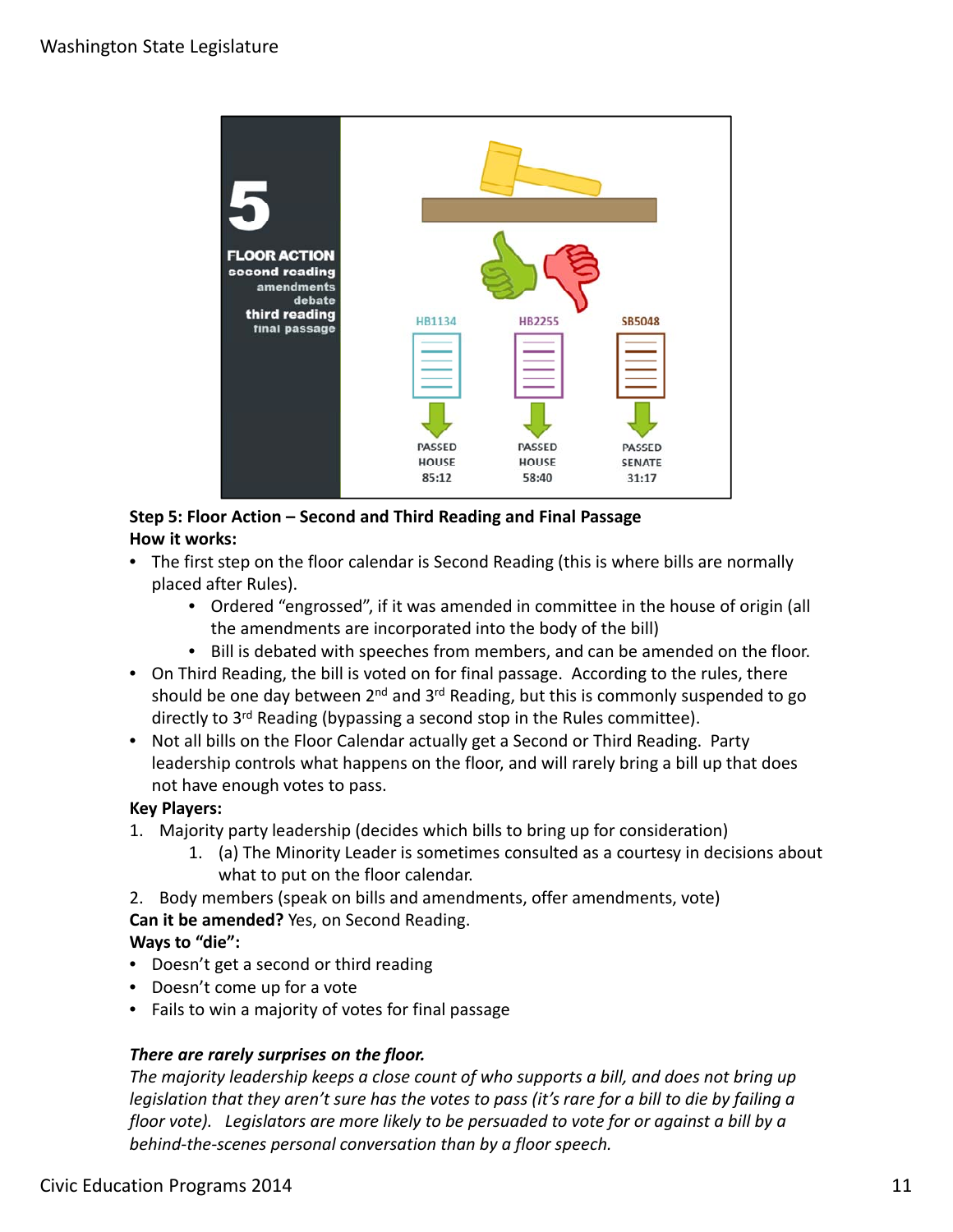

## **Step 6: Opposite chamber.**

**How it works:**

- Steps 2-5 are repeated in the second house, following the very same process.
- Bills can die or be amended by the second chamber in the same ways as they did in the chamber of origin.
- If a bill passes the second chamber but was amended from the bill that passed the chamber of origin, we have a problem: the very same language must be voted on by BOTH House and Senate before the bill can become law.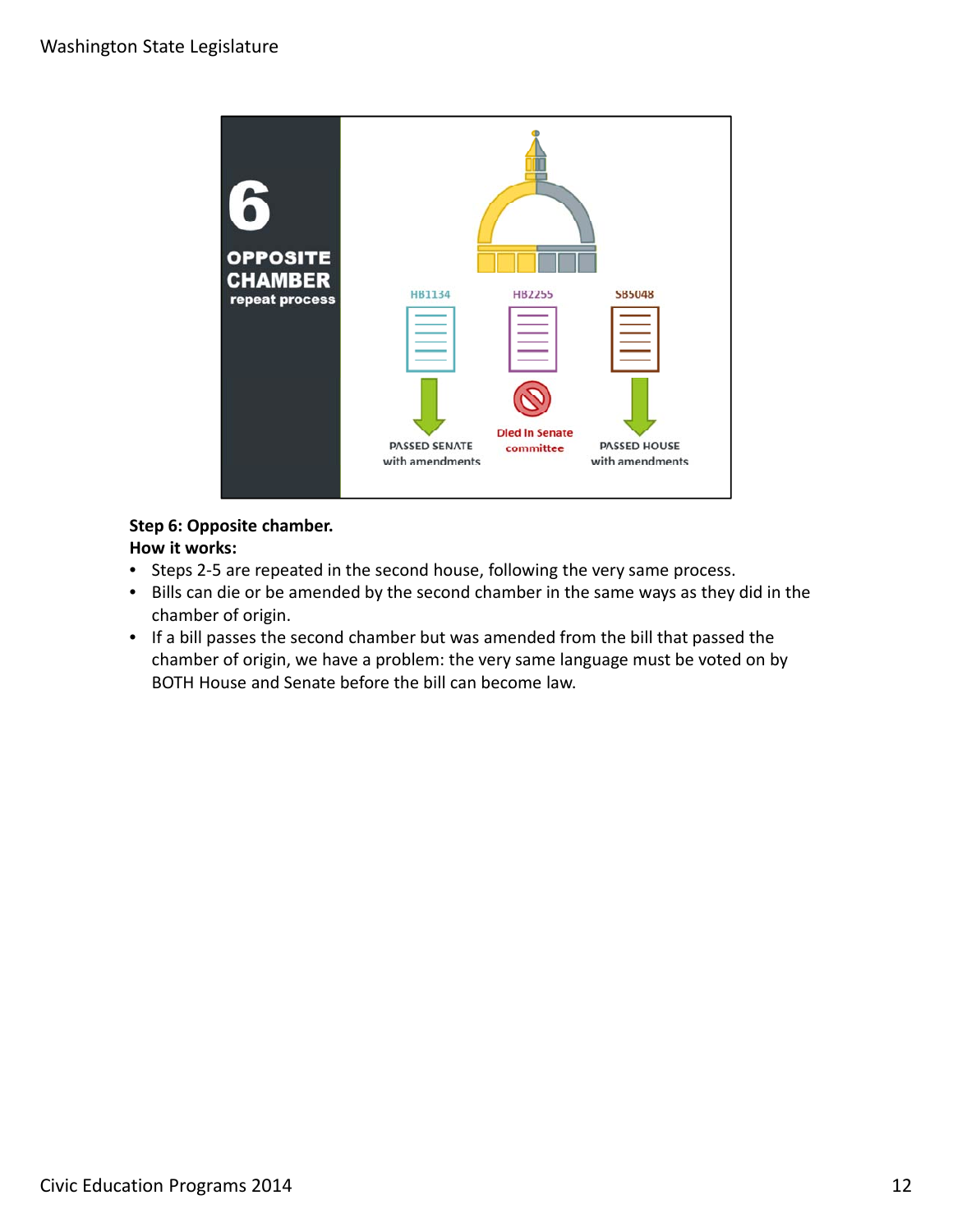

# **Step 7: Negotiate, Concur, and Conference between the chambers How it works:**

- If a bill is amended at any point on its way through the second chamber, it must be returned to the first house for a vote because both houses must agree and vote for the exact same language. Leadership decides which bills returned from the second house will be placed on the concurrence calendar for discussion.
- The house of origin votes to concur or not concur with the second chamber's amendments. If they concur, the bill has passed the legislature.
- If they do not concur, the first house can ask the second house to recede. If the second house recedes from their amendments, the bill has passed the legislature.
- If the houses cannot agree, either may request a conference committee. Leadership appoints members from both houses to negotiate mutually acceptable language. If conference committee agrees on changes, they issue them in a "conference report."
- Both houses must vote to adopt the conference report. If they do, the bill has passed the legislature. If it does not pass either or both houses (by vote or inaction), the bill has not passed.

## **Key players:**

- 1. Party leadership (both houses)
- 2. Conference committee members, if appointed

**Can it be amended?** One or both versions may be amended to ensure that both houses pass the same bill.

# **Ways to "die":**

- First chamber doesn't concur and no further action is taken
- Second chamber doesn't recede when asked and no further action is taken
- Conference committee doesn't come to an agreement
- Either chamber doesn't act to adopt the conference report
- Either chamber votes down the conference report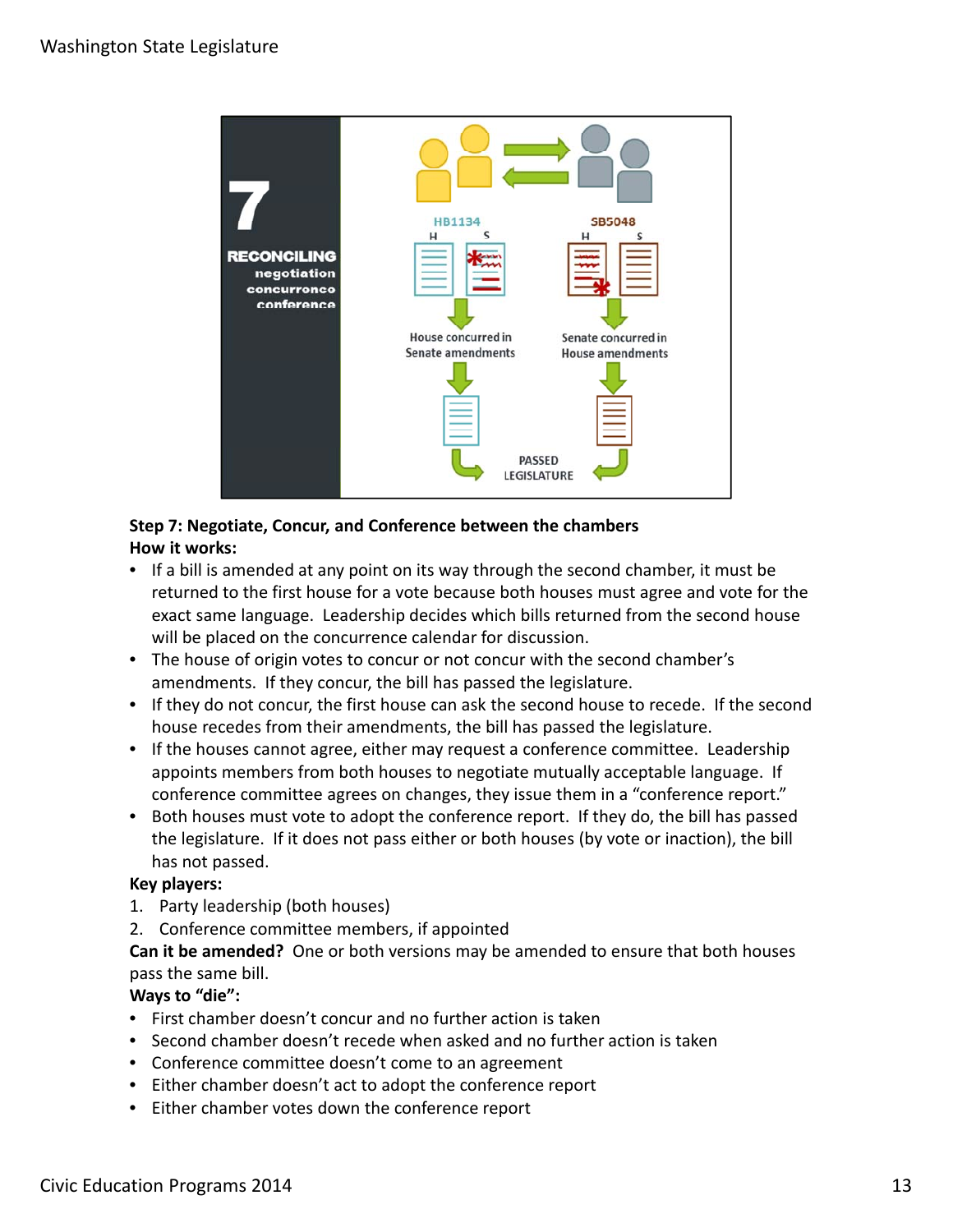

#### **Step 8: Governor action on the passed legislation How it works:**

- Once a bill has passed both houses, it goes to the Governor for signature.
- The Governor has 5 days (excluding Sundays) to sign, veto, or partially veto a bill (he must veto an entire section, not just one word or line) passed during session, and 20 days (excluding Sundays) for bills passed in the last five days of session.
- The Legislature may override a veto or partial veto by a 2/3 majority vote in both houses.
- If the governor does not take action, it becomes law as though it had been signed.
- The bill goes to the Secretary of State, where it is assigned a session law chapter number.

## **Key players:**

- 1. Governor
- **Can it be amended?** No, but the Governor may change it by a partial veto.

# **Ways to die:**

• Vetoed (if not overridden)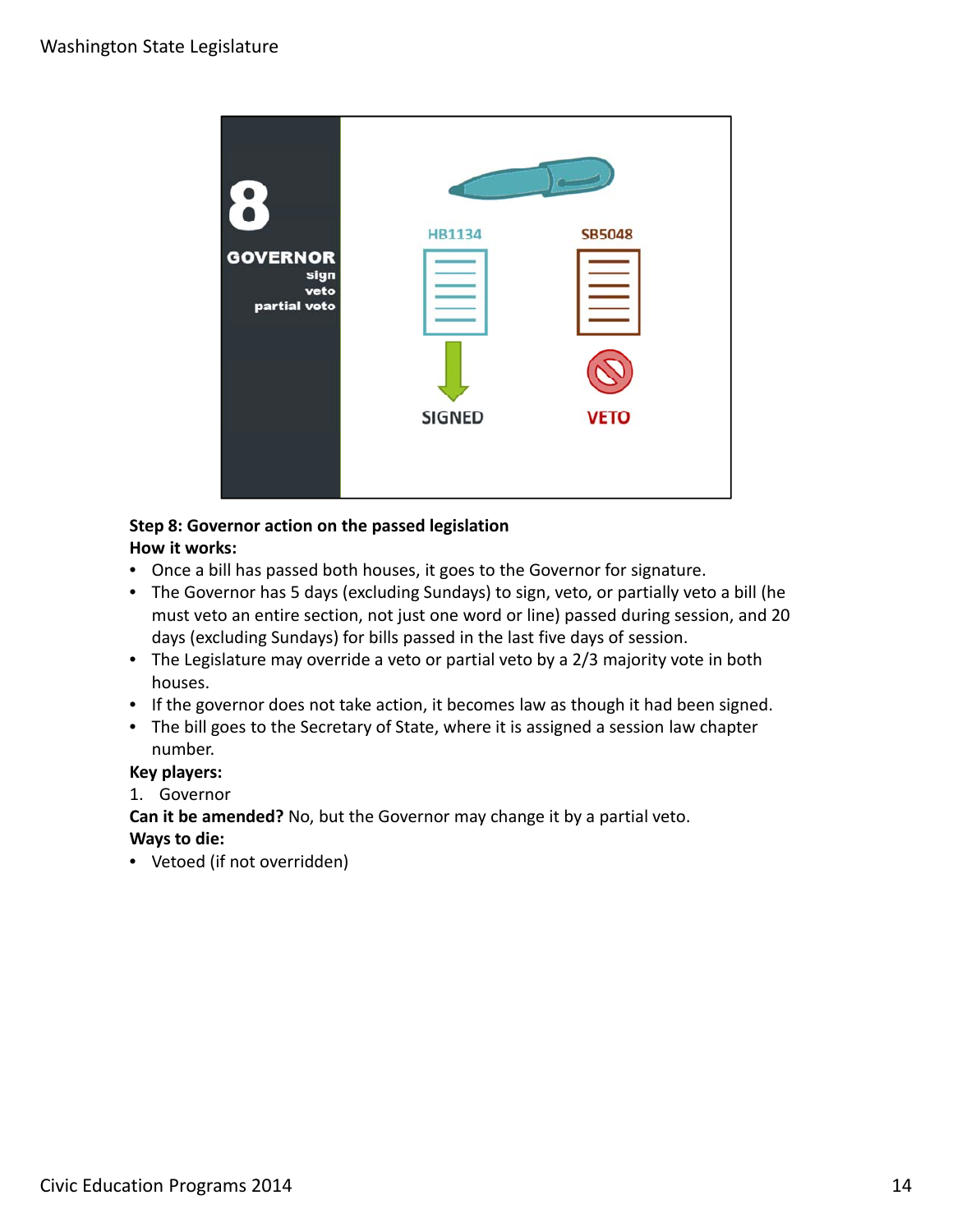

Bills that make it all the way through this process are sent to the Secretary of State's Office, where they are assigned a session law chapter number. It becomes law part of the Revised Code of Washington.

## *These are real bills.*

*The bill numbers used in this outline are real bills that were introduced during the 2013‐ 2014 biennium. Look them up on the Legislature's website at http://apps.leg.wa.gov/billinfo/ to read the bill text, bill reports and testimony summaries, and see how far they made it through the process.*